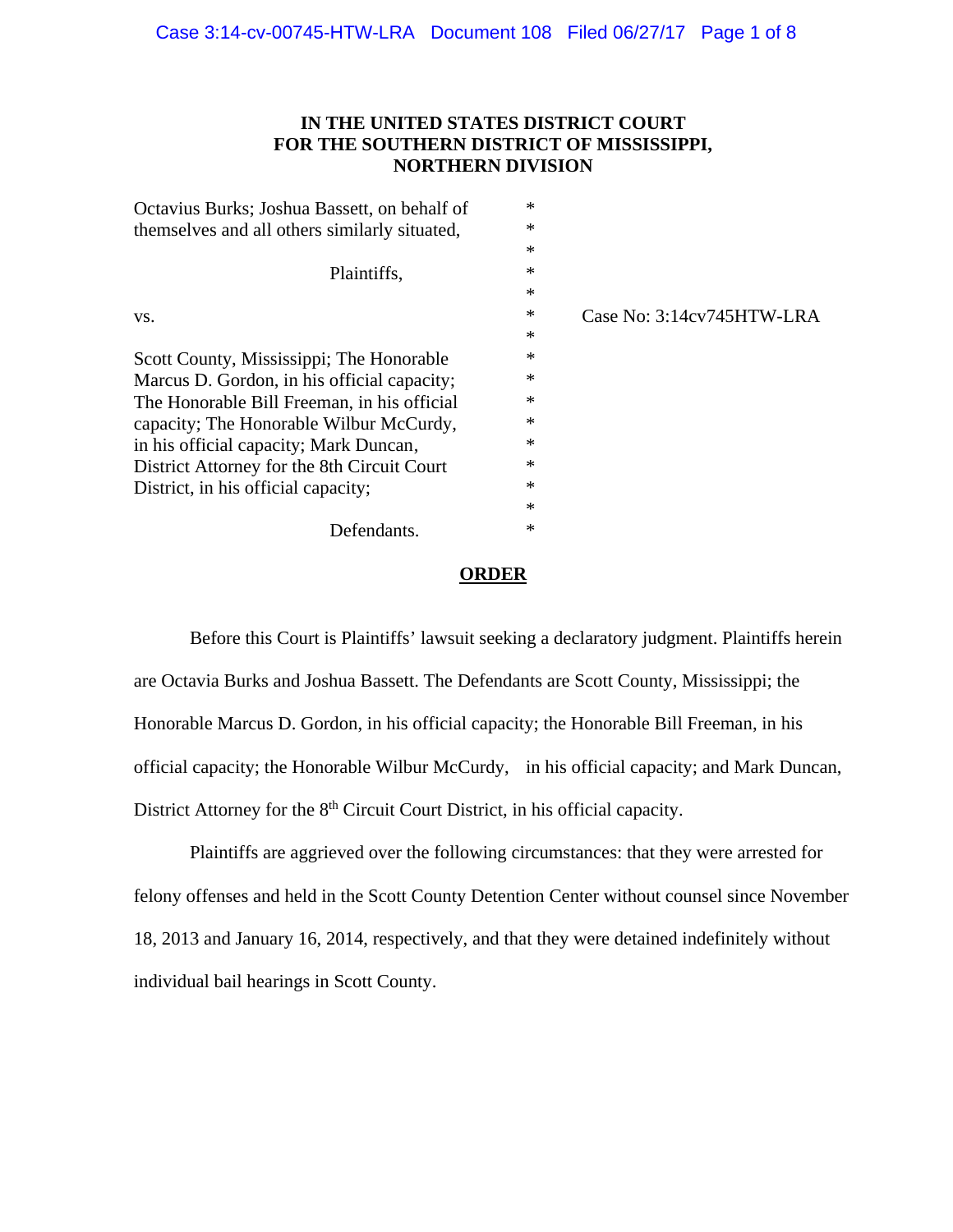# Case 3:14-cv-00745-HTW-LRA Document 108 Filed 06/27/17 Page 2 of 8

 On September 24, 2014, Plaintiffs filed the instant action alleging entitlement to a remedy under 42 U.S.C. §1983<sup>1</sup>. This Court has subject matter jurisdiction pursuant to 28  $U.S.C.A. §1331<sup>2</sup>.$ 

 On April 10, 2017, the parties reached a settlement. That settlement concludes this litigation relative to the  $6<sup>th</sup>$  Amendment right to counsel, the  $14<sup>th</sup>$  Amendment right to equal protection, and the 14<sup>th</sup> Amendment right to individualized bail hearings necessary for the service of due process.

The parties have agreed to the following:

# **Right to Counsel**

## *Sixth Amendment*

 $\overline{a}$ 

 The right to counsel attaches at an arrestee's first formal judicial proceeding. *Rothgery v. Gillespie County, Tx*, 554 U.S. 191, 194, 212 (2008). Thereafter, counsel must be appointed as soon as is reasonably feasible "to allow for adequate representation at any critical stage before trial." Id. at 212. Under Mississippi law, the right to counsel attaches at arrest, rather than at the first judicial proceeding. *Grayson v. State*, 806 So.2d 241, 248 (Miss. 2001). The prompt appointment of counsel following attachment is necessary to protect an indigent arrestee's fundamental right to pretrial liberty. See *United States v. Salerno*, 481 U.S. 739, 750,

<sup>1</sup> Title 42 U.S.C. §1983: Every person who, under color of any statute, ordinance, regulation, custom, or usage, of any State or Territory or the District of Columbia, subjects, or causes to be subjected, any citizen of the United States or other person within the jurisdiction thereof to the deprivation of any rights, privileges, or immunities secured by the Constitution and laws, shall be liable to the party injured in an action at law, suit in equity, or other proper proceeding for redress, except that in any action brought against a judicial officer for an act or omission taken in such officer's judicial capacity, injunctive relief shall not be granted unless a declaratory decree was violated or declaratory relief was unavailable. For the purposes of this section, any Act of Congress applicable exclusively to the District of Columbia shall be considered to be a statute of the District of Columbia.  $2$  Title 28 U.S.C.A. §1331: The district courts shall have original jurisdiction of all civil actions arising under the Constitution, laws, or treaties of the United States.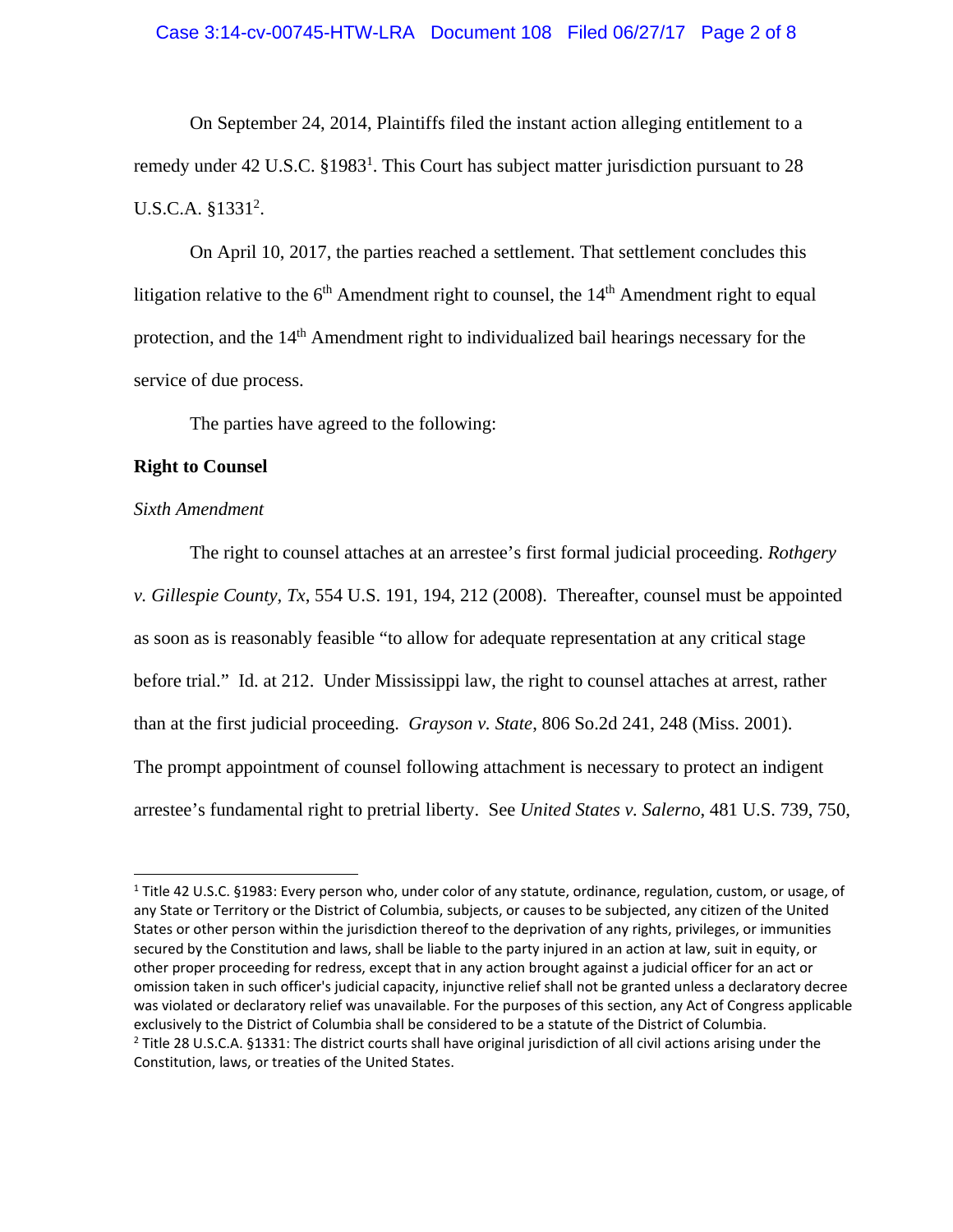#### Case 3:14-cv-00745-HTW-LRA Document 108 Filed 06/27/17 Page 3 of 8

755 (1987) (recognizing the fundamental right to pretrial liberty); *Argersinger v. Hamlin*, 407 U.S. 25, 37-38, (1972) ("We hold that no person may be deprived of his liberty who has been denied the assistance of counsel as guaranteed by the Sixth Amendment."). Further, it is wellestablished that a preliminary hearing, at which an arrestee may earn release by challenging the arrest and arguing for lowered bail conditions, is a critical stage before trial. *Coleman v. Alabama*, 399 U.S. 1, 9 (1970). The right to counsel for a preliminary hearing includes the right to consult with an attorney about the preliminary hearing. See *Avery v. Alabama*, 308 U.S. 444, 446 (1940) (concluding that right to assistance of counsel must include "opportunity for appointed counsel to confer, to consult with the accused and to prepare his defense"); cf. *Roe v. Flores-Ortega*, 528 U.S. 470, 478-80 (2000) (counsel ordinarily has obligation to consult with client about an appeal).

 Under Mississippi law, a grand jury indictment moots a detained arrestee's right to a preliminary hearing and, consequently, the arrestee's right to counsel for a preliminary hearing. Miss. R. Unif. Cir. & Cnty. Ct. 6.05. Thus, absent a valid waiver, counsel must be provided for indigent defendants prior to indictment, at or promptly after the first judicial proceeding, to preserve an indigent arrestee's right to a preliminary hearing and meaningful representation at all critical stages before trial. In Mississippi jurisdictions with public defenders, state law requires that indigency affidavits be provided as part of the arrest process, and indigent defendants become clients of the public defender upon executing that affidavit. *In re Office of the Hinds County Public Defender*, No. 2015-M-00397 (interpreting Miss. Code. Ann. § 25-32- 9(1)).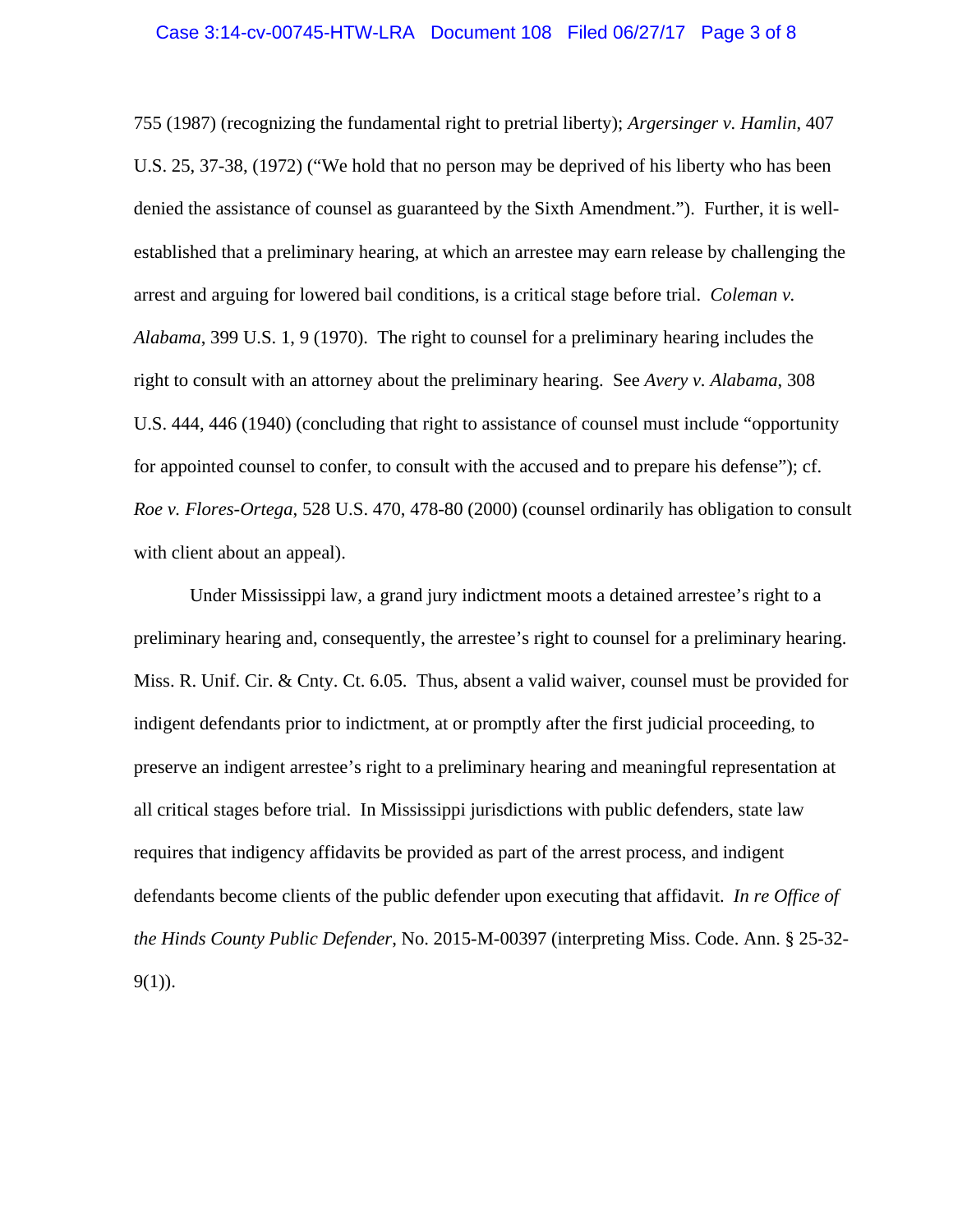## **Equal Protection**

 Delaying the appointment of counsel to indigent defendants until after a grand jury indictment in Mississippi also implicates the Equal Protection Clause of the Fourteenth Amendment. Such delay impermissibly risks creating a dual system of justice wherein only arrestees who can afford counsel have meaningful access to the pretrial process, including preliminary and bail hearings, case investigation, and plea negotiation. See *Griffin v. Illinois*, 351 U.S. 12, 19 (1956) ("There can be no equal justice where the kind of trial a man gets depends on the amount of money he has."); see also *Douglas v. California*, 372 U.S. 353, 357- 58 (1963) ("There is lacking that equality demanded by the Fourteenth Amendment where the rich man . . . enjoys the benefit of counsel's examination into the record, research of the law, and marshalling of arguments on his behalf, while the indigent . . . is forced to shift for himself."); cf. *Mayer v. City of Chicago*, 404 U.S. 189, 197 (1971) ("The invidiousness of the discrimination that exists when criminal procedures are made available only to those who can pay is not erased by any differences in the sentences that may be imposed.").

#### **Right to Bail**

 In the pretrial context, it is well settled that jailing someone solely because they cannot satisfy a financial condition "is invidious discrimination and not constitutionally permissible." *Pugh v. Rainwater*, 572 F.2d 1053, 1056 (5th Cir. 1978). Though the state has a compelling interest in assuring the presence at trial of persons charged with crimes, an arrestee's right to pretrial liberty is fundamental. *United States v. Salerno*, 481 U.S. 739, 755 (1987) ("In our society liberty is the norm, and detention prior to trial or without trial is the carefully limited exception."). In imposing bail, the judge must determine the least onerous conditions of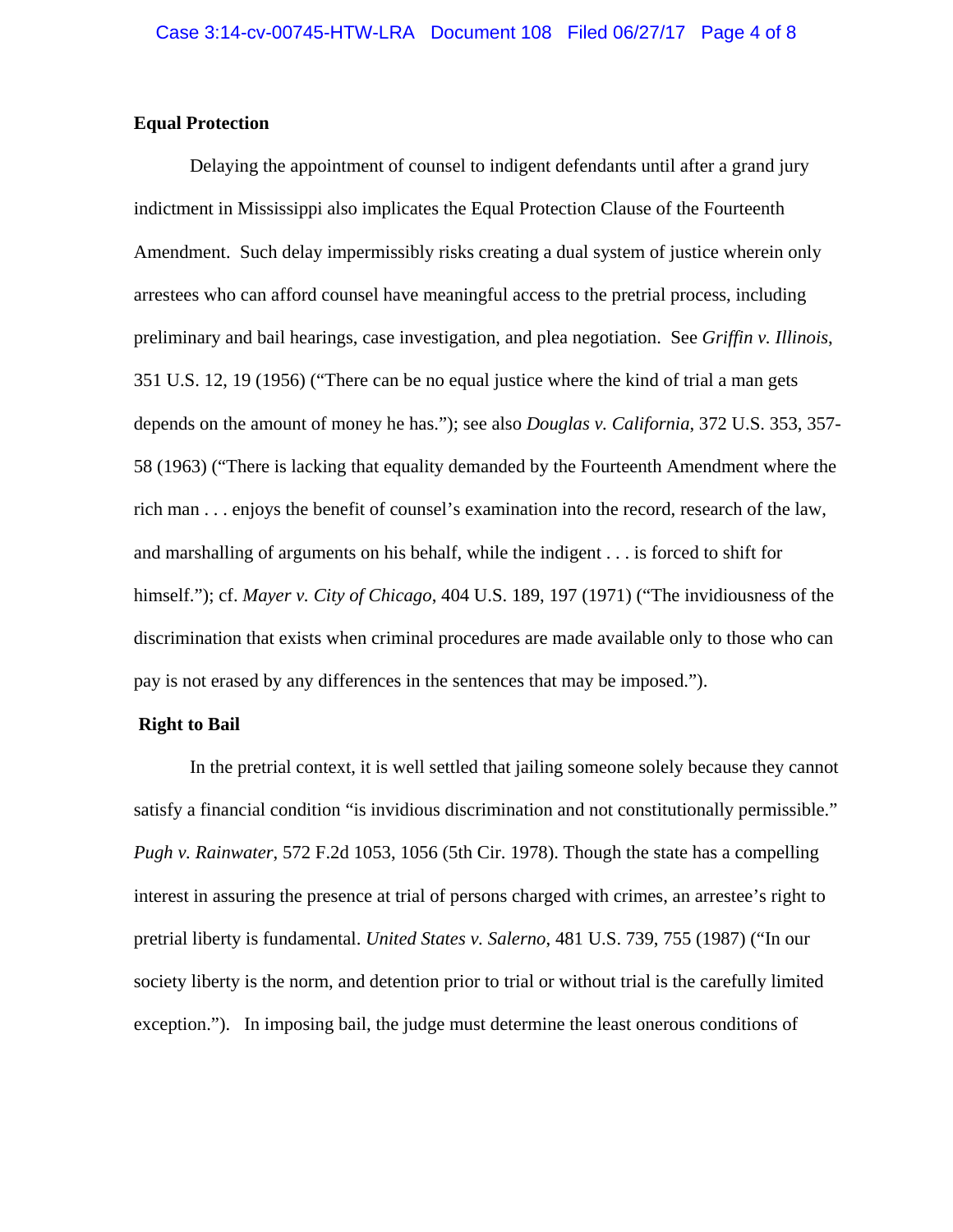## Case 3:14-cv-00745-HTW-LRA Document 108 Filed 06/27/17 Page 5 of 8

release that will ensure the defendant's presence at trial. *Pugh*, 572 F.2d at p. 1058 fn.8; *Lee vs. Lawson*, 375 So.2d 1019, 1023 (Miss. 1979). Accordingly, an arrestee is entitled to an individualized bail hearing wherein courts must meaningfully consider alternatives other than money bail in determining how best to assure a defendant's presence at trial. *Stack v. Boyle,* 342 U.S. 1, 5 (1951); Lee 375 So. 2d at 1023.

 All parties have consented and agreed with the above. This Court is satisfied that this submitted proposal for declaratory judgment comports with the law. The parties have submitted a signed agreement entitled "Agreement to Settle All Equitable Claims." This document shall be made a part of this Order. Accordingly, the Court enters such as the ruling of this Court.

This case is now CLOSED.

**SO ORDERED AND ADJUDGED** this 26th day of June , 2017.

s/HENRY T. WINGATE UNITED DISTRICT COURT JUDGE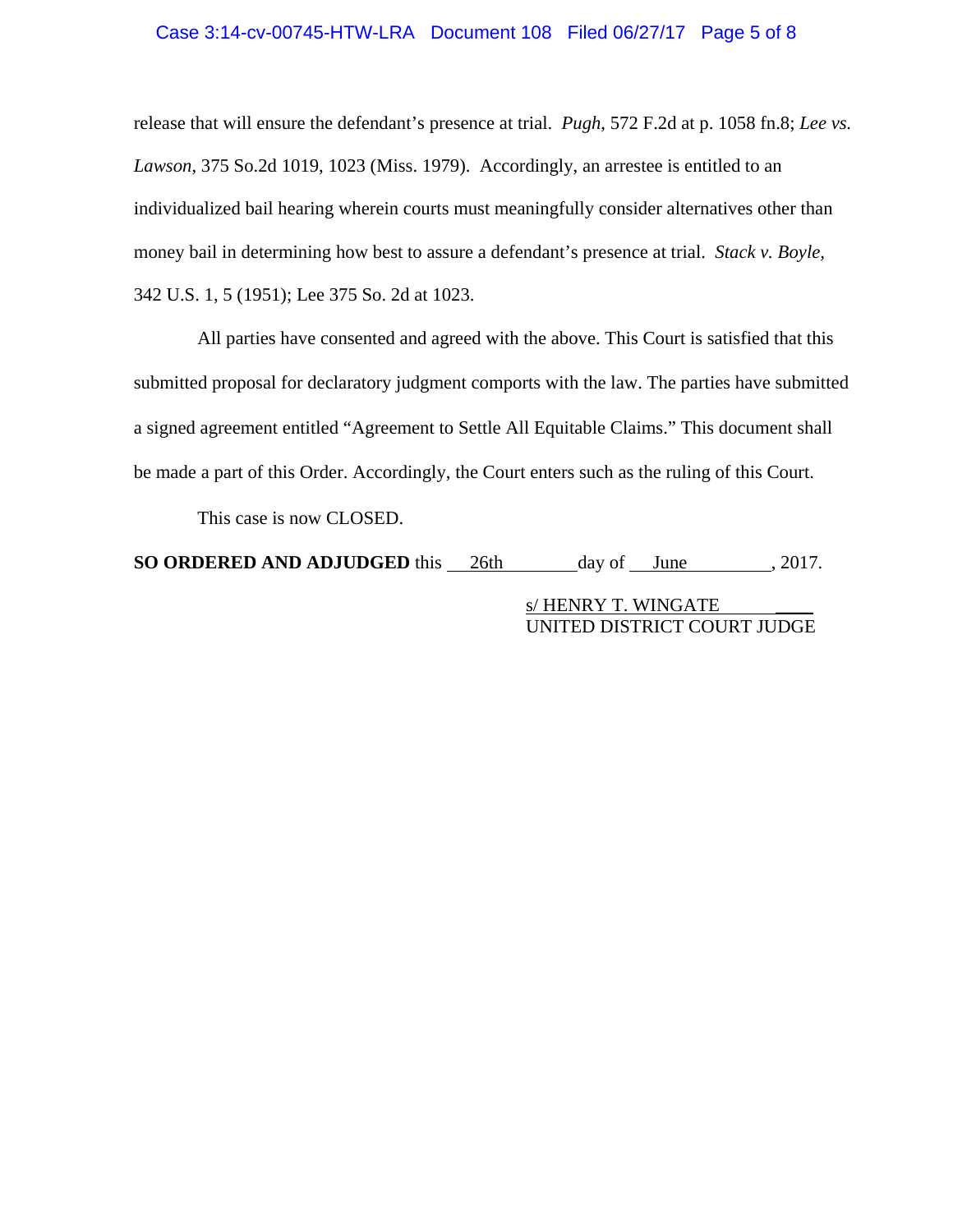Case 3:14-cv-00745-HTW-LRA Document 108 Filed 06/27/17 Page 6 of 8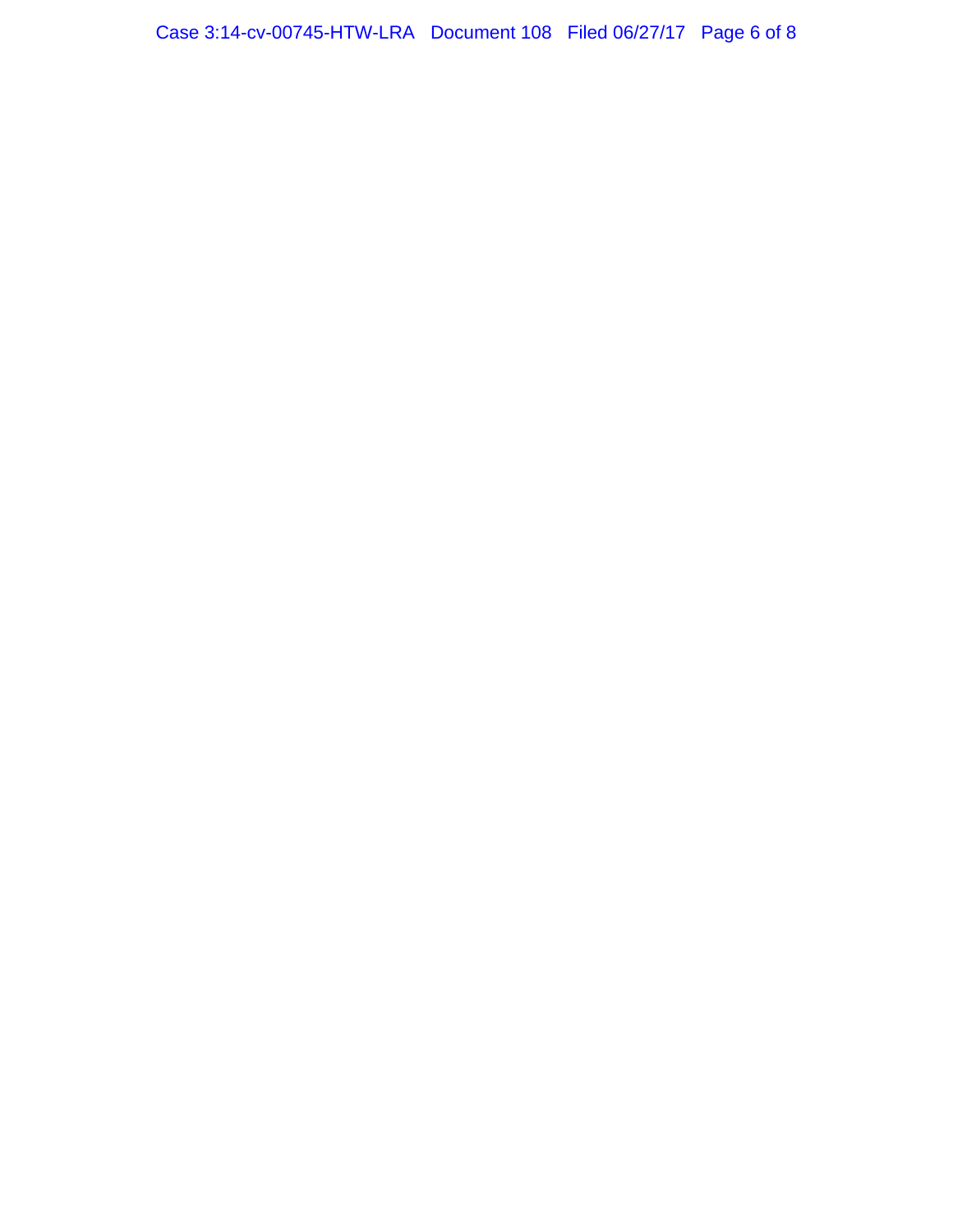Case 3:14-cv-00745-HTW-LRA Document 108 Filed 06/27/17 Page 7 of 8